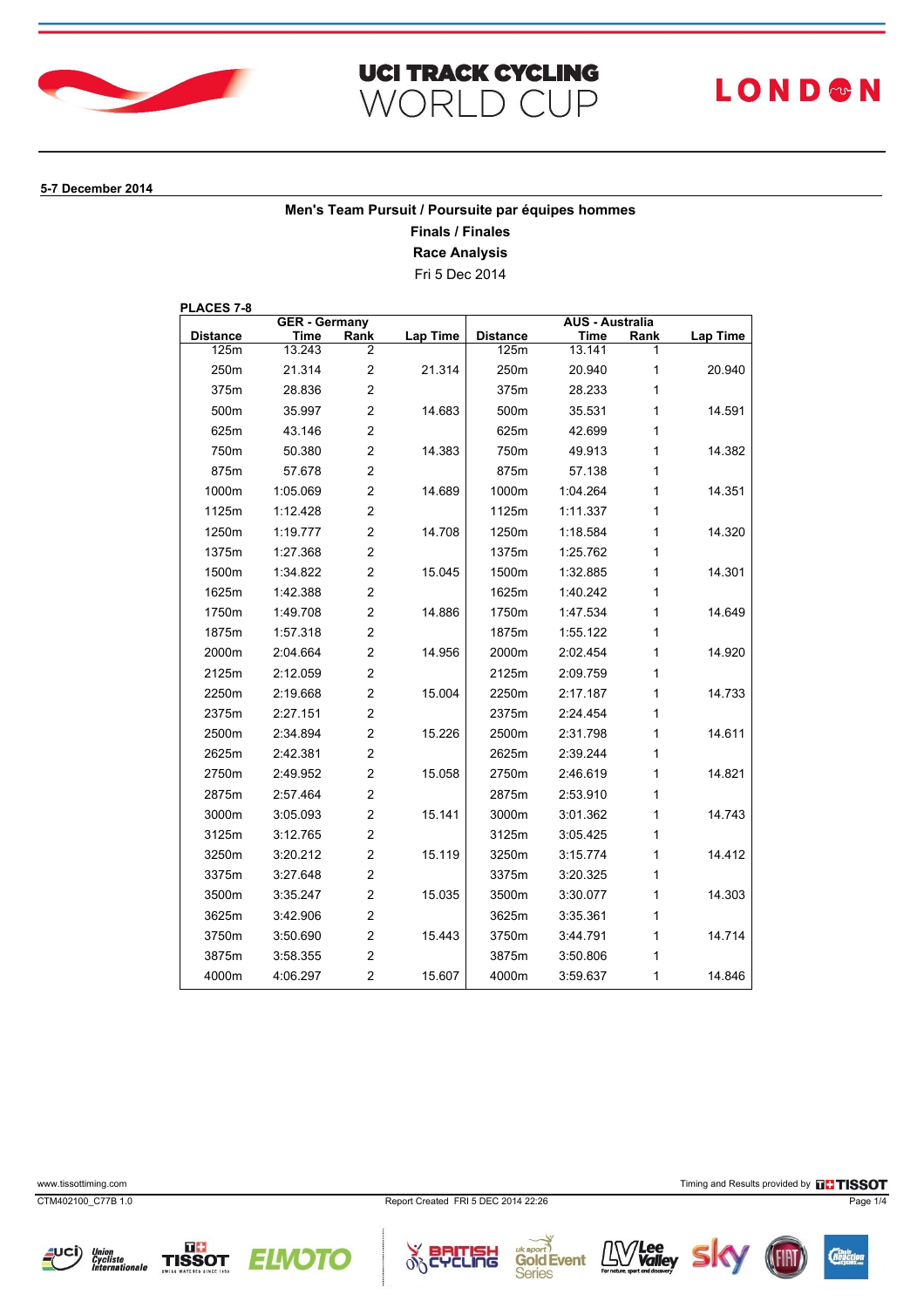

# **UCI TRACK CYCLING** WORLD CUP

# **LOND®N**

#### **5-7 December 2014**

## **Men's Team Pursuit / Poursuite par équipes hommes**

**Finals / Finales**

**Race Analysis**

Fri 5 Dec 2014

**PLACES 5-6**

| <b>CHN - China</b> |          |                | <b>NED - Netherlands</b> |                 |          |                         |          |
|--------------------|----------|----------------|--------------------------|-----------------|----------|-------------------------|----------|
| <b>Distance</b>    | Time     | Rank           | Lap Time                 | <b>Distance</b> | Time     | Rank                    | Lap Time |
| 125m               | 13.074   |                |                          | 125m            | 13.303   | 2                       |          |
| 250m               | 20.914   | 1              | 20.914                   | 250m            | 21.246   | 2                       | 21.246   |
| 375m               | 28.362   | 1              |                          | 375m            | 28.805   | $\overline{c}$          |          |
| 500m               | 35.606   | 1              | 14.692                   | 500m            | 36.276   | $\overline{c}$          | 15.030   |
| 625m               | 42.912   | 1              |                          | 625m            | 43.752   | $\overline{c}$          |          |
| 750m               | 50.021   | 1              | 14.415                   | 750m            | 51.176   | $\overline{c}$          | 14.900   |
| 875m               | 57.223   | 1              |                          | 875m            | 58.462   | $\overline{c}$          |          |
| 1000m              | 1:04.398 | 1              | 14.377                   | 1000m           | 1:05.947 | $\overline{c}$          | 14.771   |
| 1125m              | 1:11.812 | 1              |                          | 1125m           | 1:13.218 | $\overline{c}$          |          |
| 1250m              | 1:18.994 | 1              | 14.596                   | 1250m           | 1:20.597 | $\overline{c}$          | 14.650   |
| 1375m              | 1:26.405 | 1              |                          | 1375m           | 1:28.059 | $\overline{c}$          |          |
| 1500m              | 1:33.845 | 1              | 14.851                   | 1500m           | 1:35.338 | $\overline{c}$          | 14.741   |
| 1625m              | 1:41.405 | 1              |                          | 1625m           | 1:42.787 | $\overline{\mathbf{c}}$ |          |
| 1750m              | 1:48.728 | 1              | 14.883                   | 1750m           | 1:50.367 | $\overline{c}$          | 15.029   |
| 1875m              | 1:56.254 | 1              |                          | 1875m           | 1:57.853 | $\overline{c}$          |          |
| 2000m              | 2:03.777 | 1              | 15.049                   | 2000m           | 2:05.528 | $\overline{c}$          | 15.161   |
| 2125m              | 2:11.455 | 1              |                          | 2125m           | 2:12.891 | $\overline{c}$          |          |
| 2250m              | 2:18.895 | 1              | 15.118                   | 2250m           | 2:20.321 | $\overline{c}$          | 14.793   |
| 2375m              | 2:27.995 | $\overline{c}$ |                          | 2375m           | 2:27.853 | 1                       |          |
| 2500m              | 2:34.485 | $\mathbf{1}$   | 15.590                   | 2500m           | 2:35.290 | $\overline{c}$          | 14.969   |
| 2625m              | 2:48.041 | $\overline{c}$ |                          | 2625m           | 2:42.814 | 1                       |          |
| 2750m              | 2:52.074 | $\overline{2}$ | 17.589                   | 2750m           | 2:50.120 | 1                       | 14.830   |
| 2875m              | OVL      |                |                          | 2875m           | 2:57.103 | 1                       |          |
| 3000m              |          |                |                          | 3000m           |          |                         |          |
| 3125m              |          |                |                          | 3125m           |          |                         |          |
| 3250m              |          |                |                          | 3250m           |          |                         |          |
| 3375m              |          |                |                          | 3375m           |          |                         |          |
| 3500m              |          |                |                          | 3500m           |          |                         |          |
| 3625m              |          |                |                          | 3625m           |          |                         |          |
| 3750m              |          |                |                          | 3750m           |          |                         |          |
| 3875m              |          |                |                          | 3875m           |          |                         |          |
| 4000m              |          | $\overline{c}$ |                          | 4000m           |          | 1                       |          |

www.tissottiming.com **Timing and Results provided by FINSOT** 



CTM402100\_C77B 1.0 Report Created FRI 5 DEC 2014 22:26 Page 2/4

**Series** 







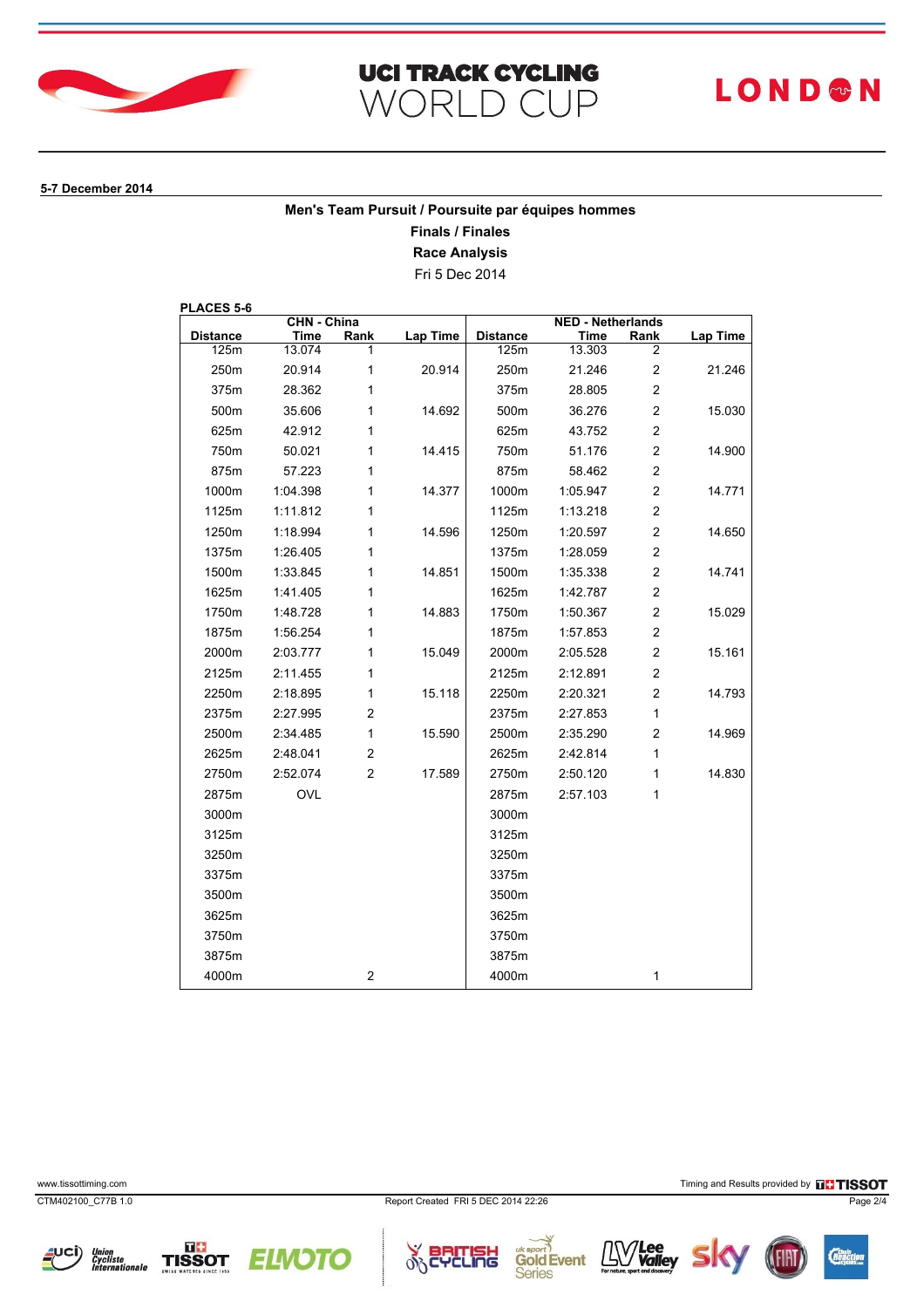

#### **5-7 December 2014**

## **Men's Team Pursuit / Poursuite par équipes hommes**

**Finals / Finales**

**Race Analysis**

Fri 5 Dec 2014

**BRONZE**

| <b>DEN - Denmark</b> |          |                         | SUI - Switzerland |                 |          |                         |                 |
|----------------------|----------|-------------------------|-------------------|-----------------|----------|-------------------------|-----------------|
| <b>Distance</b>      | Time     | Rank                    | Lap Time          | <b>Distance</b> | Time     | Rank                    | <b>Lap Time</b> |
| 125m                 | 13.639   | 2                       |                   | 125m            | 13.202   |                         |                 |
| 250m                 | 21.730   | $\overline{\mathbf{c}}$ | 21.730            | 250m            | 21.125   | 1                       | 21.125          |
| 375m                 | 29.301   | $\overline{c}$          |                   | 375m            | 28.603   | 1                       |                 |
| 500m                 | 36.402   | $\overline{\mathbf{c}}$ | 14.672            | 500m            | 35.897   | 1                       | 14.772          |
| 625m                 | 43.532   | $\overline{\mathbf{c}}$ |                   | 625m            | 43.012   | 1                       |                 |
| 750m                 | 50.655   | $\overline{c}$          | 14.253            | 750m            | 50.468   | 1                       | 14.571          |
| 875m                 | 57.954   | $\overline{c}$          |                   | 875m            | 57.593   | 1                       |                 |
| 1000m                | 1:04.961 | $\overline{c}$          | 14.306            | 1000m           | 1:04.950 | 1                       | 14.482          |
| 1125m                | 1:12.176 | $\overline{c}$          |                   | 1125m           | 1:12.162 | 1                       |                 |
| 1250m                | 1:19.347 | $\mathbf{1}$            | 14.386            | 1250m           | 1:19.481 | $\overline{2}$          | 14.531          |
| 1375m                | 1:26.677 | 1                       |                   | 1375m           | 1:26.866 | 2                       |                 |
| 1500m                | 1:33.920 | 1                       | 14.573            | 1500m           | 1:34.240 | $\overline{c}$          | 14.759          |
| 1625m                | 1:41.196 | $\mathbf{1}$            |                   | 1625m           | 1:41.627 | $\overline{c}$          |                 |
| 1750m                | 1:48.473 | 1                       | 14.553            | 1750m           | 1:49.020 | $\overline{2}$          | 14.780          |
| 1875m                | 1:55.716 | 1                       |                   | 1875m           | 1:56.472 | $\overline{\mathbf{c}}$ |                 |
| 2000m                | 2:02.952 | 1                       | 14479             | 2000m           | 2:04.089 | $\overline{c}$          | 15.069          |
| 2125m                | 2:10.175 | 1                       |                   | 2125m           | 2:11.476 | $\overline{2}$          |                 |
| 2250m                | 2:17.514 | 1                       | 14.562            | 2250m           | 2:19.018 | $\overline{2}$          | 14.929          |
| 2375m                | 2:25.006 | 1                       |                   | 2375m           | 2:26.439 | $\overline{2}$          |                 |
| 2500m                | 2:32.361 | 1                       | 14.847            | 2500m           | 2:34.037 | $\overline{c}$          | 15.019          |
| 2625m                | 2:39.813 | 1                       |                   | 2625m           | 2:41.391 | $\overline{c}$          |                 |
| 2750m                | 2:47.021 | 1                       | 14.660            | 2750m           | 2:48.937 | $\overline{c}$          | 14.900          |
| 2875m                | 2:54.293 | 1                       |                   | 2875m           | 2:56.322 | $\overline{\mathbf{c}}$ |                 |
| 3000m                | 3:01.609 | 1                       | 14.588            | 3000m           | 3:03.867 | $\overline{c}$          | 14.930          |
| 3125m                | 3:09.182 | 1                       |                   | 3125m           | 3:11.380 | $\overline{\mathbf{c}}$ |                 |
| 3250m                | 3:16.594 | 1                       | 14.985            | 3250m           | 3:18.975 | $\overline{c}$          | 15.108          |
| 3375m                | 3:24.152 | 1                       |                   | 3375m           | 3:26.704 | $\overline{2}$          |                 |
| 3500m                | 3:31.528 | 1                       | 14.934            | 3500m           | 3:34.195 | $\overline{c}$          | 15.220          |
| 3625m                | 3:39.052 | 1                       |                   | 3625m           | 3:41.959 | $\overline{\mathbf{c}}$ |                 |
| 3750m                | 3:46.804 | 1                       | 15.276            | 3750m           | 3:49.745 | $\overline{c}$          | 15.550          |
| 3875m                | 3:54.493 | 1                       |                   | 3875m           | 3:57.415 | $\overline{2}$          |                 |
| 4000m                | 4:02.248 | 1                       | 15.444            | 4000m           | 4:05.378 | $\overline{c}$          | 15.633          |

www.tissottiming.com **Timing and Results provided by FINSOT** 

CTM402100\_C77B 1.0 Report Created FRI 5 DEC 2014 22:26 Page 3/4